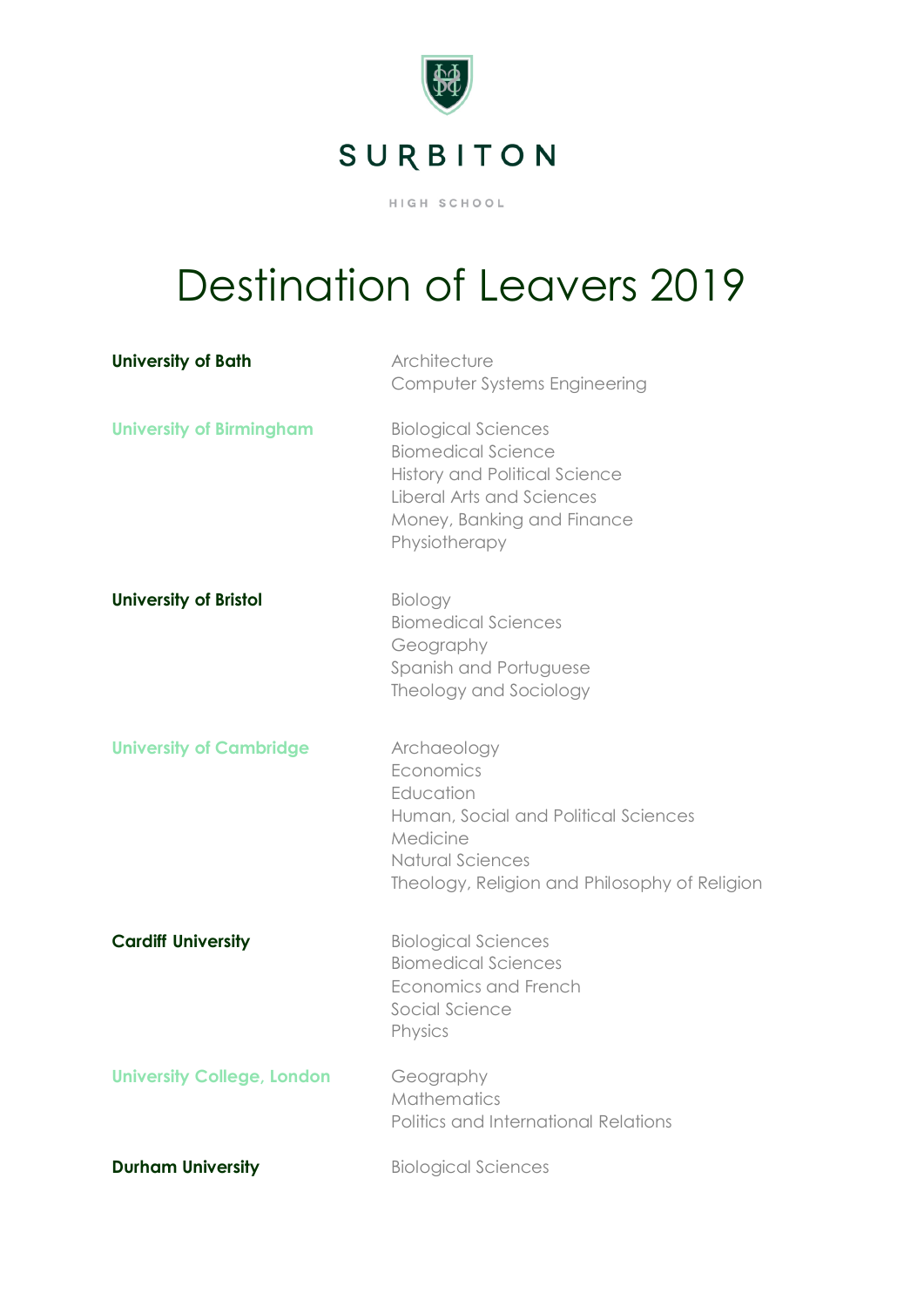

|                                  | Geography<br>Liberal Arts<br>Psychology                                                                                                                                                                                                                                                                                |
|----------------------------------|------------------------------------------------------------------------------------------------------------------------------------------------------------------------------------------------------------------------------------------------------------------------------------------------------------------------|
| <b>University of East Anglia</b> | Environmental Sciences and International<br>Development<br>Speech and Language Therapy                                                                                                                                                                                                                                 |
| <b>University of Edinburgh</b>   | <b>History</b><br>Physics<br>Spanish and Linguistics<br>Spanish and Politics                                                                                                                                                                                                                                           |
| <b>University of Exeter</b>      | Art History and Visual Culture<br>Business and Management with International<br>Study<br><b>International Relations</b><br>International Relations with Study Abroad<br>Law<br>Marketing and Management with Industrial<br>Experience<br><b>Medical Sciences</b><br>Politics and International Relations<br>Psychology |
| <b>University of Glasgow</b>     | Computing Science and Physics                                                                                                                                                                                                                                                                                          |
| <b>King's College London</b>     | Computer Science<br>Pharmacy                                                                                                                                                                                                                                                                                           |
| <b>Lancaster University</b>      | Geography                                                                                                                                                                                                                                                                                                              |
| <b>University of Leeds</b>       | <b>Business Management</b><br><b>Business Management with Marketing</b><br><b>Fashion Design</b><br>Fashion Marketing<br><b>International Business</b><br><b>Medical Sciences</b>                                                                                                                                      |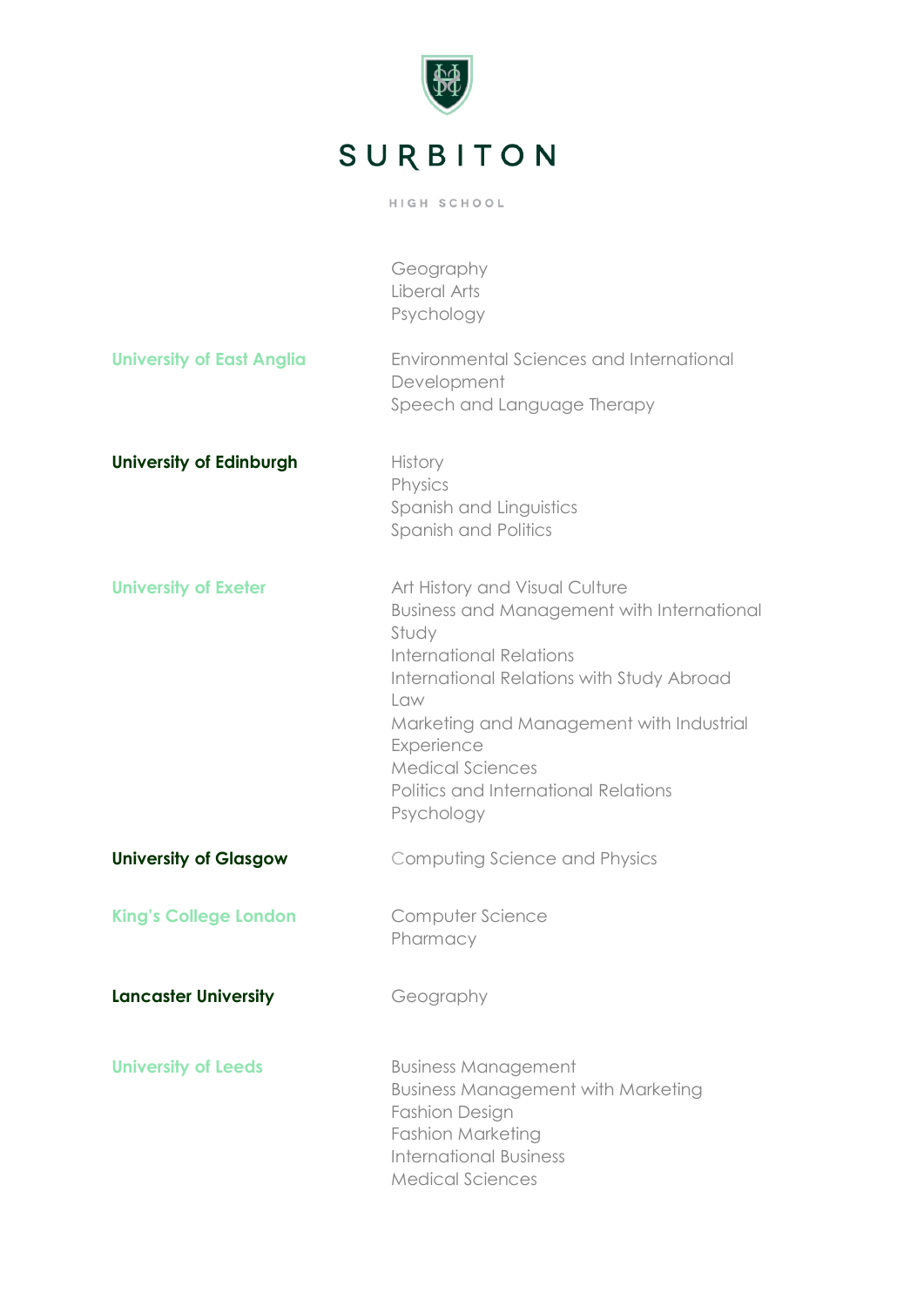

| <b>London School of</b><br><b>Economics &amp; Political</b><br><b>Science</b> | Accounting and Finance<br>Economics<br>Philosophy and Economics                                                                                                                                                                                                                                |
|-------------------------------------------------------------------------------|------------------------------------------------------------------------------------------------------------------------------------------------------------------------------------------------------------------------------------------------------------------------------------------------|
| <b>The University of Manchester</b>                                           | Dentistry<br>Music and Drama<br>Social Anthropology and Sociology                                                                                                                                                                                                                              |
| <b>Newcastle University</b>                                                   | Biology<br>Film and Media<br>Pharmacy                                                                                                                                                                                                                                                          |
| <b>University of Nottingham</b>                                               | American and Canadian Literature, History and<br>Culture<br>Architecture<br>Civil Engineering with an Industrial Year<br>Food Science and Nutrition<br>History of Art<br>History of Art<br>History of Art<br><b>International Relations and Global Issues</b><br>Politics and American Studies |
| <b>University of Oxford</b>                                                   | Biology                                                                                                                                                                                                                                                                                        |
| <b>Oxford Brookes University</b>                                              | History of Art                                                                                                                                                                                                                                                                                 |
| <b>University of Plymouth</b>                                                 | Medicine<br>Medicine<br>Medicine                                                                                                                                                                                                                                                               |
| <b>Queen Mary University of</b><br>London                                     | Medicine                                                                                                                                                                                                                                                                                       |
| Queen's University, Belfast                                                   | <b>Mechanical Engineering</b>                                                                                                                                                                                                                                                                  |